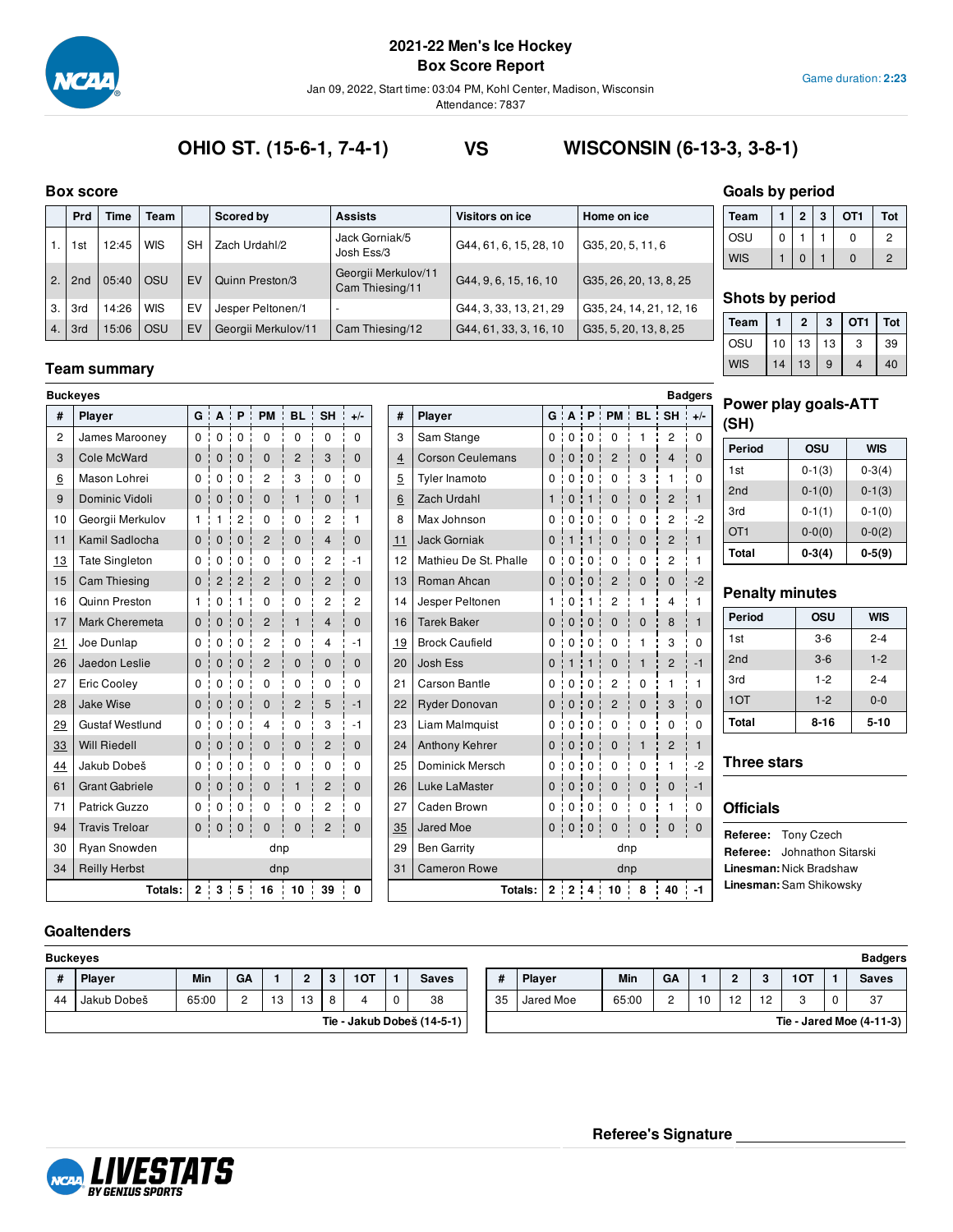

# **2021-22 Men's Ice Hockey Box Score Report**

Game duration: **2:23**

Jan 09, 2022, Start time: 03:04 PM, Kohl Center, Madison, Wisconsin Attendance: 7837

**Penalty summary**

| <b>Prd</b>      | <b>Player</b>   | Team       | Min            | <b>Offense</b> | Time  |           |
|-----------------|-----------------|------------|----------------|----------------|-------|-----------|
| 1st             | Cam Thiesing    | OSU        | 2              | Hooking        | 08:12 | PP        |
| 1st             | Jaedon Leslie   | <b>OSU</b> | 2              | Hooking        | 09:27 | <b>PP</b> |
| 1st             | Jesper Peltonen | <b>WIS</b> | 2              | Tripping       | 11:48 | PP        |
| 1st             | Mark Cheremeta  | <b>OSU</b> | $\overline{2}$ | Roughing       | 16:31 | <b>PP</b> |
| 1st             | Carson Bantle   | <b>WIS</b> | 2              | Slashing       | 18:28 | PP        |
| 2 <sub>nd</sub> | Joe Dunlap      | OSU        | 2              | Hooking        | 11:55 | <b>PP</b> |
| 2 <sub>nd</sub> | Ryder Donovan   | <b>WIS</b> | 2              | Roughing       | 19:56 |           |

| <b>Prd</b>      | <b>Player</b>           | Team       | <b>Min</b>     | <b>Offense</b>        | Time  |           |
|-----------------|-------------------------|------------|----------------|-----------------------|-------|-----------|
| 2nd             | Gustaf Westlund         | osu        | 2              | Roughing              | 19:56 |           |
| 2 <sub>nd</sub> | <b>Gustaf Westlund</b>  | OSU        | $\overline{2}$ | <b>Cross Checking</b> | 19:56 | <b>PP</b> |
| 3rd             | Kamil Sadlocha          | OSU        | 2              | Slashing              | 07:03 | PP        |
| 3rd             | <b>Corson Ceulemans</b> | <b>WIS</b> | $\overline{2}$ | Slashing              | 07:03 | PP        |
| 3rd             | Roman Ahcan             | <b>WIS</b> | $\overline{c}$ | Elbowing              | 08:41 | PP        |
| 1OT             | Mason Lohrei            | OSU        | $\overline{2}$ | Holding               | 04:33 | PP        |

# **Faceoff summary**

| DUCKEVES |                        |                |                |       |
|----------|------------------------|----------------|----------------|-------|
| #        | <b>Player</b>          | W              |                | FO%   |
| 10       | Georgii Merkulov       | 10             | 8              | 55.6  |
| 29       | <b>Gustaf Westlund</b> | 9              | 12             | 42.9  |
| 28       | Jake Wise              | 5              | 13             | 27.8  |
| 71       | Patrick Guzzo          | 3              | $\Omega$       | 100.0 |
| 94       | <b>Travis Treloar</b>  | 3              | $\overline{4}$ | 42.9  |
| 26       | Jaedon Leslie          | $\overline{2}$ | $\overline{4}$ | 33.3  |
|          | Totals:                | 32             | 41             | 43.8  |

| Buckeyes |                        |    |                |       |    |                       |              |    | <b>Badgers</b> |
|----------|------------------------|----|----------------|-------|----|-----------------------|--------------|----|----------------|
| #        | Player                 | W  |                | FO%   | #  | Player                | W            |    | FO%            |
| 10       | Georgii Merkulov       | 10 | 8              | 55.6  | 16 | <b>Tarek Baker</b>    | 16           | 5  | 76.2           |
| 29       | <b>Gustaf Westlund</b> | 9  | 12             | 42.9  | 19 | <b>Brock Caufield</b> | 11           | 11 | 50.0           |
| 28       | Jake Wise              | 5  | 13             | 27.8  | 25 | Dominick Mersch       | ⇁            | 9  | 43.8           |
| 71       | Patrick Guzzo          | 3  | $\Omega$       | 100.0 | 22 | Ryder Donovan         | 6            | 5  | 54.5           |
| 94       | <b>Travis Treloar</b>  | 3  | $\overline{4}$ | 42.9  | 23 | Liam Malmquist        |              | 0  | 100.0          |
| 26       | Jaedon Leslie          | 2  | $\overline{4}$ | 33.3  | 3  | Sam Stange            | $\mathbf{0}$ |    | 0.0            |
|          | Totals:                | 32 | 41             | 43.8  | 8  | Max Johnson           | $\mathbf 0$  |    | 0.0            |
|          |                        |    |                |       |    | Totals:               | 41           | 32 | 56.2           |

# **Faceoff chart**

#### **Buckeyes Badgers**

| <b>FACEOFFS</b>  | <b>WON</b> |                                                                      | <b>WON</b>     | <b>FACEOFFS</b>  |
|------------------|------------|----------------------------------------------------------------------|----------------|------------------|
| 1st Period       | 8          | $5 - 17$<br>$6 - 5$<br>$1 - 3$<br>$1 - 1$                            | 18             | 1st Period       |
| 2nd Period       | 13         | .54.5% - 45.5% 从 50.0% - 50.0% ,<br>25.0% - 75.0% 从 22.7% - 77.3% 儿  | 12             | 2nd Period       |
| 3rd Period       | 10         | $5 - 4$                                                              | 9              | 3rd Period       |
| OT1 Period       |            | $55.6\% - 44.4\%$                                                    | $\overline{2}$ | OT1 Period       |
| At even strength | 26         | $7 - 2$<br>$6 - 6$<br>$0 - 2$<br>$1 - 1$                             | 30             | At even strength |
| Power play       | 2          | ,0.0% - 100.0% 从 77.8% - 22.2% 儿<br>.50.0% - 50.0% 从 50.0% - 50.0% , | 8              | Power play       |
| Short handed     | 4          |                                                                      | 3              | Short handed     |

# **Power play summary**

| Prd<br><b>Start</b><br>End<br>13:48<br>11:48 | <b>Elapsed</b><br>02:00 | <b>Shots</b><br>2 | (Opp)<br>2 |  |  |  |  |  |
|----------------------------------------------|-------------------------|-------------------|------------|--|--|--|--|--|
|                                              |                         |                   |            |  |  |  |  |  |
|                                              |                         |                   |            |  |  |  |  |  |
| 2<br>18:31<br>00:28                          | 01:57                   |                   |            |  |  |  |  |  |
| 08:41<br>3<br>09:03<br>3<br>09:03<br>10:41   | 00:22<br>01:38          |                   |            |  |  |  |  |  |
| Summary: 3 opps, 4 shots, 0 goal, time 05:57 |                         |                   |            |  |  |  |  |  |

| <b>Badgers</b><br>Buckeves                   |                                              |       |                |              |              |   |                |              |       |                |                |              |  |
|----------------------------------------------|----------------------------------------------|-------|----------------|--------------|--------------|---|----------------|--------------|-------|----------------|----------------|--------------|--|
| Prd                                          | <b>Start</b>                                 | End   | <b>Elapsed</b> | <b>Shots</b> | (Opp)        |   | Prd            | <b>Start</b> | End   | <b>Elapsed</b> | <b>Shots</b>   | (Opp)        |  |
|                                              | 11:48                                        | 13:48 | 02:00          | 2            | 2            |   |                | 08:12        | 10:12 | 02:00          |                | 0            |  |
| $\overline{2}$                               | 18:31                                        | 00:28 | 01:57          |              | $\mathbf{0}$ |   |                | 09:27        | 11:27 | 02:00          | 2              | $\mathbf{0}$ |  |
| 3                                            | 08:41                                        | 09:03 | 00:22          |              |              |   |                | 16:31        | 18:28 | 01:57          |                |              |  |
| 3                                            | 09:03                                        | 10:41 | 01:38          |              |              |   | $\overline{2}$ | 11:55        | 13:55 | 02:00          | $\overline{2}$ | $\mathbf{0}$ |  |
| Summary: 3 opps, 4 shots, 0 goal, time 05:57 |                                              |       |                |              |              | 3 | 19:56          | 01:56        | 02:00 |                | 0              |              |  |
|                                              |                                              |       |                |              |              |   |                | 04:33        | 00:00 | 00:27          | 2              | $\mathbf{0}$ |  |
|                                              | Summary: 6 opps, 9 shots, 0 goal, time 09:39 |       |                |              |              |   |                |              |       |                |                |              |  |

**Referee's Signature**